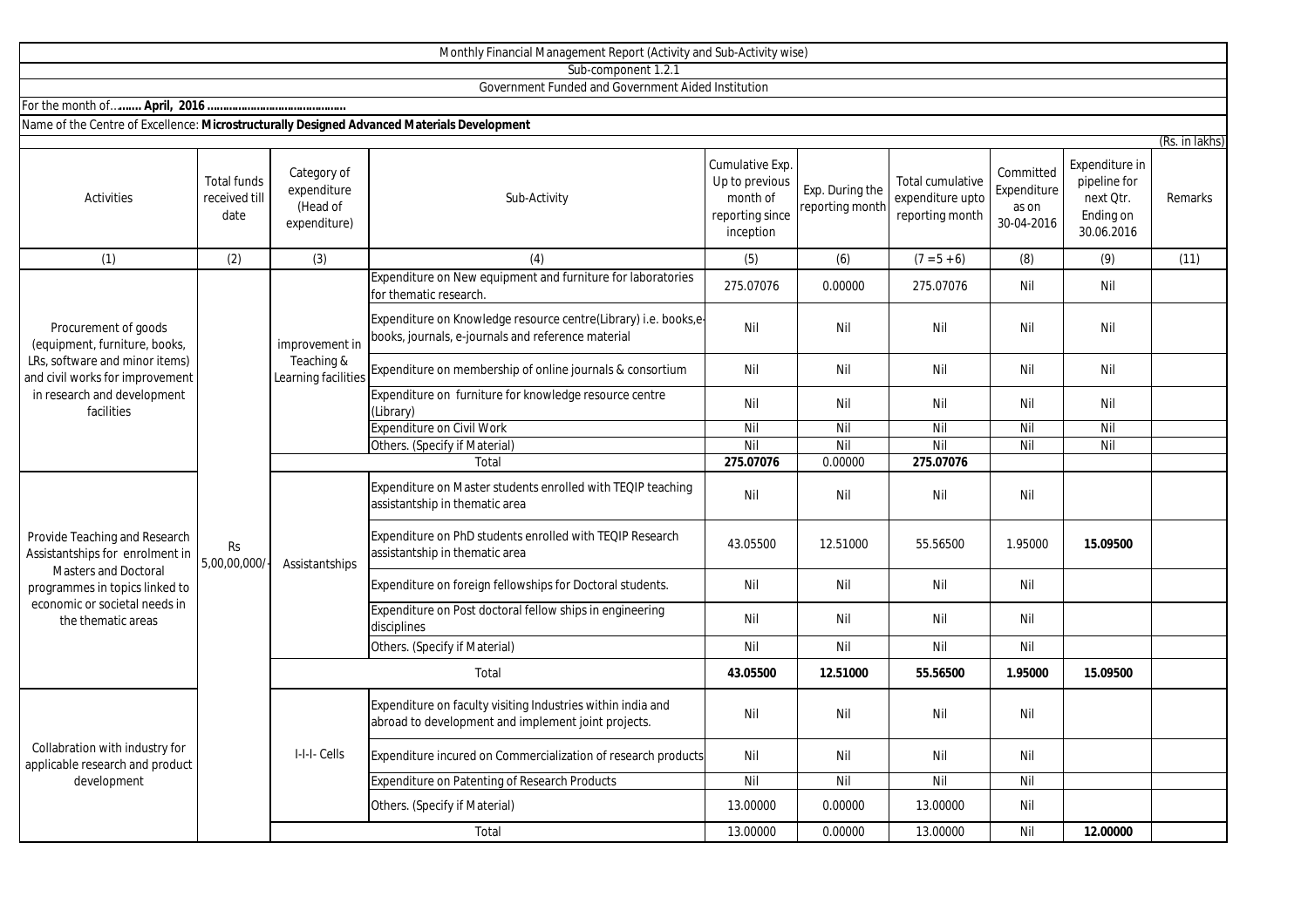| Activities                                                                                                                                      | <b>Total funds</b><br>received till<br>date | Category of<br>expenditure<br>(Head of<br>expenditure) | Sub-Activity                                                                                                                                   | Cumulative Exp.<br>Up to previous<br>month of<br>reporting since<br>inception | Exp. During the<br>reporting month | Total cumulative<br>expenditure upto<br>reporting month | Committed<br>Expenditure<br>as on<br>30-04-2016 | Expenditure in<br>pipeline for<br>next Otr.<br>Ending on<br>30.06.2016 | Remarks |
|-------------------------------------------------------------------------------------------------------------------------------------------------|---------------------------------------------|--------------------------------------------------------|------------------------------------------------------------------------------------------------------------------------------------------------|-------------------------------------------------------------------------------|------------------------------------|---------------------------------------------------------|-------------------------------------------------|------------------------------------------------------------------------|---------|
| National / International<br>collabration for Research and<br>Development activities with<br>Academic Institutions and<br>R<br>& D organisations |                                             | R&D                                                    | Expenditure on Securing sponsored projects and Consultancy<br>assignments                                                                      | Nil                                                                           | Nil                                | Nil                                                     | Nil                                             |                                                                        |         |
|                                                                                                                                                 |                                             |                                                        | Expenditure on Publication of research papers in peer reviewed<br>iournals                                                                     | 0.08092                                                                       | $\mathbf 0$                        | 0.08092                                                 | Nil                                             |                                                                        |         |
|                                                                                                                                                 |                                             |                                                        | Expenditure incured on Commercialization of research products                                                                                  | Nil                                                                           | Nil                                | Nil                                                     | Nil                                             |                                                                        |         |
|                                                                                                                                                 |                                             |                                                        | Expenditure on Patenting of Research Products                                                                                                  | 1.41050                                                                       | 0.67500                            | 2.08550                                                 | Nil                                             |                                                                        |         |
|                                                                                                                                                 |                                             |                                                        | Expenditure on amount paid to Consultant for participation in<br>Research & Development and for delivering expert lectures                     | Nil                                                                           | Nil                                | Nil                                                     | Nil                                             |                                                                        |         |
|                                                                                                                                                 |                                             |                                                        | Expenditure on faculty visiting Industries within india and<br>abroad to development and implement joint projects.                             | Nil                                                                           | Nil                                | Nil                                                     | Nil                                             |                                                                        |         |
|                                                                                                                                                 |                                             |                                                        | Expenditure on characterization of sample of R & D projects                                                                                    | Nil                                                                           | Nil                                | Nil                                                     | Nil                                             |                                                                        |         |
|                                                                                                                                                 |                                             |                                                        | Expenditure on Presentation of paper in International Seminar,<br>Conference etc. by Doctoral students                                         | 15.81031                                                                      | 1.28068                            | 17.09099                                                | Nil                                             |                                                                        |         |
|                                                                                                                                                 |                                             |                                                        | Others. (Specify if Material)                                                                                                                  | 24.20659                                                                      | $\Omega$                           | 24.20659                                                | Nil                                             |                                                                        |         |
|                                                                                                                                                 |                                             |                                                        | Total                                                                                                                                          | 41.50832                                                                      | 1.95568                            | 43.46400                                                | <b>Nil</b>                                      | 6.53600                                                                |         |
| Enhancing research competence<br>of faculty and knowledge sharing<br>in thematic areas, both within<br>India and abroad                         |                                             | <b>FSD</b>                                             | Expenditure on faculty training for enhancement of Research<br>competence in thematic areas                                                    | 3.58528                                                                       | $\mathbf 0$                        | 3.58528                                                 | Nil                                             |                                                                        |         |
|                                                                                                                                                 |                                             |                                                        | Expenditure incurred on Participation by faculty in seminars,<br>conferences, workshops and Continuing Education Programes<br>(CEPs) etc.      | 0.19965                                                                       | $\Omega$                           | 0.19965                                                 | Nil                                             |                                                                        |         |
|                                                                                                                                                 |                                             |                                                        | Expenditure on Organizing thematic area training programmes,<br>workshops, seminars, conferences and Continuing Education<br>Programmes (CEPs) | Nil                                                                           | 0.09200                            | Nil                                                     | Nil                                             |                                                                        |         |
|                                                                                                                                                 |                                             |                                                        | Expenditure on staff development                                                                                                               | Nil                                                                           | Nil                                | Nil                                                     | Nil                                             |                                                                        |         |
|                                                                                                                                                 |                                             |                                                        | Expenditure on seed grant to researchers to venture into new<br>directions within the specified theme.                                         | Nil                                                                           | Nil                                | Nil                                                     | Nil                                             |                                                                        |         |
|                                                                                                                                                 |                                             |                                                        | Others. (Specify if Material)                                                                                                                  | Nil                                                                           | Nil                                | Nil                                                     | Nil                                             |                                                                        |         |
|                                                                                                                                                 |                                             |                                                        | Total                                                                                                                                          | 3.78493                                                                       | 0.09200                            | 3.87693                                                 | <b>Nil</b>                                      | 46.12307                                                               |         |
| Incremental operating cost                                                                                                                      |                                             | <b>IOC</b>                                             |                                                                                                                                                | 18.65780                                                                      | 0.73372                            | 19.39152                                                | 0.51000                                         | 7.48848                                                                |         |
| <b>GRAND TOTAL</b>                                                                                                                              |                                             |                                                        | 395.07681                                                                                                                                      | 15.29140                                                                      | 410.36821                          | 2.46000                                                 | 87.24255                                        |                                                                        |         |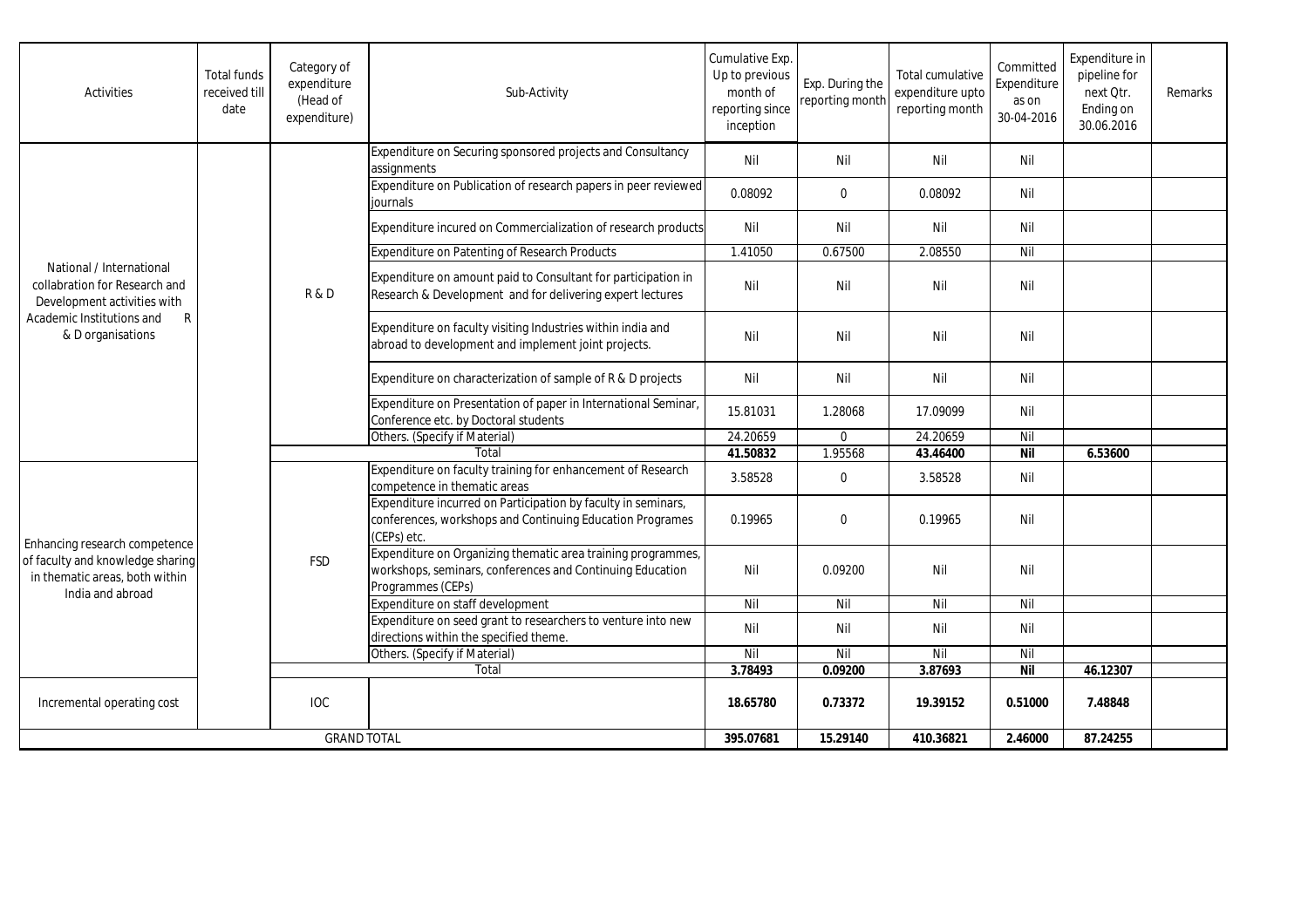| Activities | Total funds<br>received till<br>date | Category of<br>expenditure<br>(Head of<br>expenditure) | Sub-Activity | Cumulative Exp.<br>Up to previous  <br>month of<br>reporting since<br>inception | Exp. During the<br>reporting month | Total cumulative<br>expenditure upto<br>reporting month | Committed<br>Expenditure<br>as on<br>30-04-2016 | Expenditure in<br>pipeline for<br>next Qtr.<br>Ending on<br>30.06.2016 | Remarks |
|------------|--------------------------------------|--------------------------------------------------------|--------------|---------------------------------------------------------------------------------|------------------------------------|---------------------------------------------------------|-------------------------------------------------|------------------------------------------------------------------------|---------|
|------------|--------------------------------------|--------------------------------------------------------|--------------|---------------------------------------------------------------------------------|------------------------------------|---------------------------------------------------------|-------------------------------------------------|------------------------------------------------------------------------|---------|